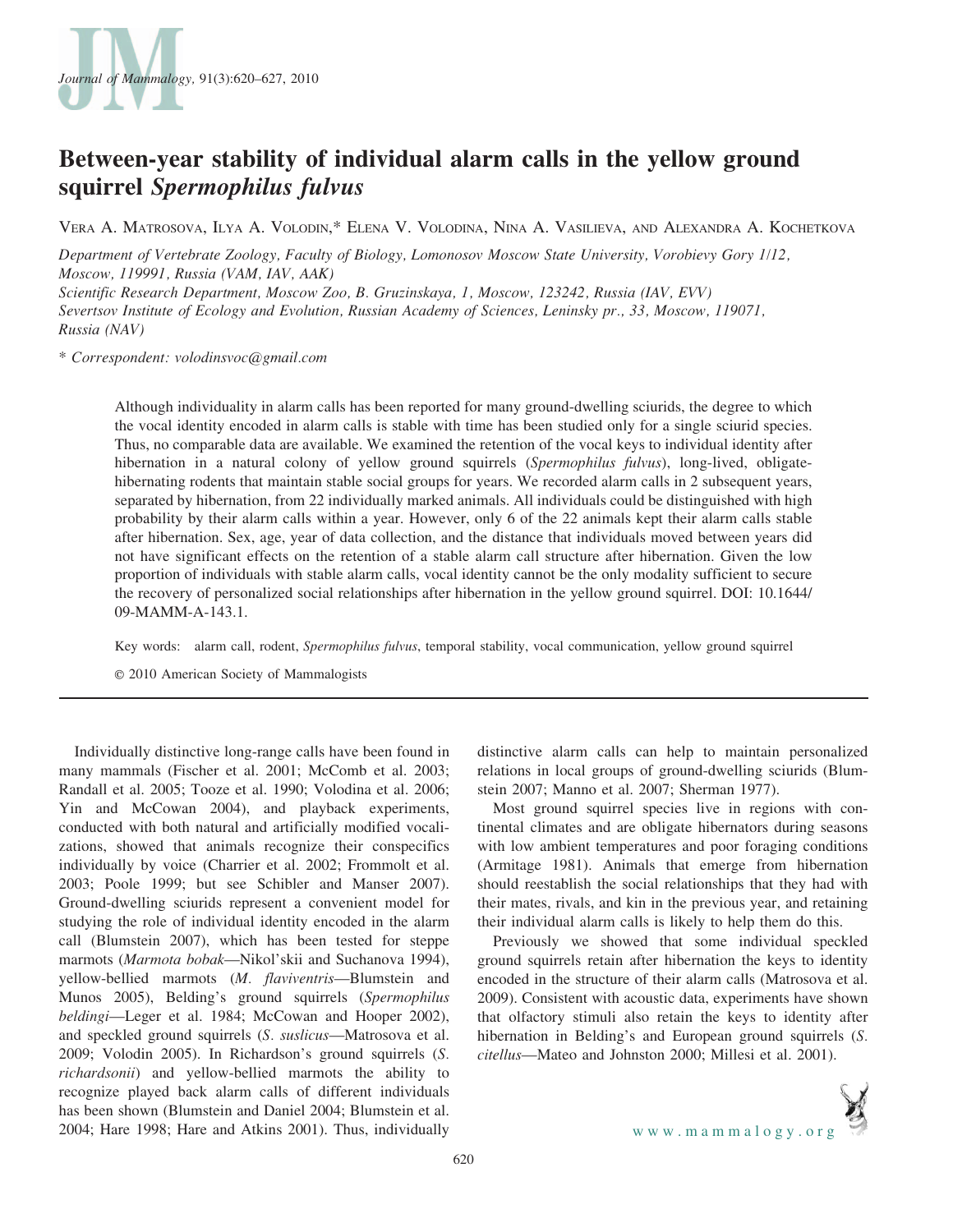The object species of this study, the yellow ground squirrel (S. fulvus), is a relatively long-living (up to 7 years—A. V. Tchabovsky, Severtsov Institute of Ecology and Evolution, Russian Academy of Sciences, pers. comm.), diurnal, herbivorous, obligatory-hibernating sciurid (Efimov 2005; Ismagilov 1969). This is the largest of the Spermophilus species, with a body length without tail of 230–370 mm, a body mass at emergence from the hibernation of 600–900 g, and a body mass before hibernation of 1,600–2,000 g (Efimov 2005; Ismagilov 1969; Matrosova et al. 2007). Female yearlings are capable of breeding after their 1st hibernation, and males after their 2nd one (Efimov 2005; Popov et al. 2006). Yellow ground squirrels inhabit open steppe and desert habitats with rarefied grasses and tend to locate their burrows on local relief elevations (Ismagilov 1969; Kashkarov and Lein 1927). Taken together with the large size of these animals, the preferred habitat and burrow location of this species provides them with a good survey, allowing group members to see each other, and favors the advanced sociality of this species compared to the smaller Spermophilus (Tchabovsky 2005). Sociality in the yellow ground squirrel is evident from the male hierarchy during the mating period (Bokshtein et al. 1989), from social play that occurs between littermates, and from affiliative mother–offspring contacts, occurring up to hibernation (Stukolova et al. 2006). Many female yellow ground squirrels hold the same home territories for years, resulting in stable local groups (Shilova et al. 2006). Average distances between the centers of neighboring home territories vary from 49 to 108 m depending on population density, and home territories overlap widely (Popov 2007; Shilova et al. 2006). This enables yellow ground squirrels to hear the alarm calls of neighbors and respond to them. Given these aspects of the biology of the yellow ground squirrel, we expected that their individual alarm calls, which ensure personalized relations between group members during aboveground activity and after hibernation, should be relatively stable with time and after hibernation.

The alarm call is the loudest and most common call type used by yellow ground squirrels. Its structure is the same in all predatory contexts: toward raptors, terrestrial predators, some harmless animals (e.g., hares), and humans (Nikol'skii 1979). The alarm call consists of tonal notes with a maximum fundamental frequency of 5,000–6,000 Hz, a depth of frequency modulation of 2,500–3,000 Hz, and a note duration of about 70 ms, emitted in clusters of 2–16 notes. These clusters can occur singly or be produced repetitively, resulting in series, with intercluster intervals substantially longer than cluster duration (Nikol'skii 1979; Titov et al. 2005). Unusual for mammals, the fundamental frequency of the alarm call is slightly but significantly lower in pups than it is in adults, although the adults are much larger in size and body mass (Matrosova et al. 2007). The purposes of this study were to describe in further detail the alarm call structure of the yellow ground squirrel, to examine whether individuals have distinctive alarm calls, and to investigate whether the individually specific alarm call structure retains stable in the same individuals after hibernation.

## MATERIALS AND METHODS

Subjects and study area.—We recorded alarm calls from 22 (5 male and 17 female) adult (1 year old and older) yellow ground squirrels during brief capture–recaptures in their natural colony in Saratov Province, Russia, near the Djakovka settlement (50°43'88"N, 46°46'04"E). Each individual was recorded 1 or a few times from mid-May to mid-June in 2 successive years, 2005–2006 (19 animals) or 2006–2007 (3 animals).

The study grid of 31.6 ha represents a part of hemipsammophite steppe, which is under permanent grazing pressure from domestic cattle. The height of grass in June is 5–20 cm, and the projective cover ranges from 20% to 80% (Shilova et al. 2006). Aboveground activity of the study colony lasts 4– 5 months annually, from early to mid-March until early to mid-August, depending on the year (Popov 2007).

Spatial coordinates of animals.—This colony has been used for a long-term study of behavioral ecology since 2001 (Popov 2007; Shilova et al. 2006). Before this study all the animals on the study grid were captured and individually marked with both microchips (Bayer AG, Leverhusen, Germany) and dye marks (urzol black D for fur, p-phenylenediamine; Rhodia, Paris, France). For capturing, loops or  $80 \times 80 \times 80$ -cm wiremesh live traps of original construction without bait were used. This live trap has no top, and it has a falling door in the bottom. For capturing, the live trap is placed onto the entrance of a burrow from above and the door is opened and set so that it falls when an animal emerges from its burrow. During this study each animal was captured twice and placed singly into a  $30 \times 15 \times 15$ -cm wire-mesh hutch for a subsequent acoustic recording.

Spatial coordinates for points of captures and visual registrations of dye-marked subjects were collected with a global positioning system navigator (Garmin 12; Garmin Ltd., Olathe, Kansas). With ArcView 3.3 software (ESRI Inc., Redlands, California) we calculated the average spatial coordinates for each subject during May–June for each study coordinates for each subject during may-june for each study<br>year (1–31 points per animal;  $\bar{X} = 10.5 \pm 7.5$  SD). We used these coordinates to calculate the distance individuals moved between years, separated by their hibernation. This distance was taken as a measure of constancy of social environment after hibernation for the given animal.

Call recording procedure and equipment.—All acoustic recordings were made within 1 h of capture from animals sitting in hutches. From the hutch, animals emitted calls toward a human observer, sitting within 2 m, either spontaneously or in response to additional stimulation (movements of a handheld baseball cap). All stimulation stopped as soon as an animal started calling. On average, a recording session lasted 3–4 min and provided 30–40 alarm call clusters per animal. Distance to the microphone was about 1 m. In live traps the pattern of calling toward humans and the structure of alarm calls were similar to the patterns that occurred under natural conditions toward predators (Matrosova et al. 2007; Nikol'skii 1979) allowing us to distinguish reliably these calls as alarms. The sound recording session always preceded any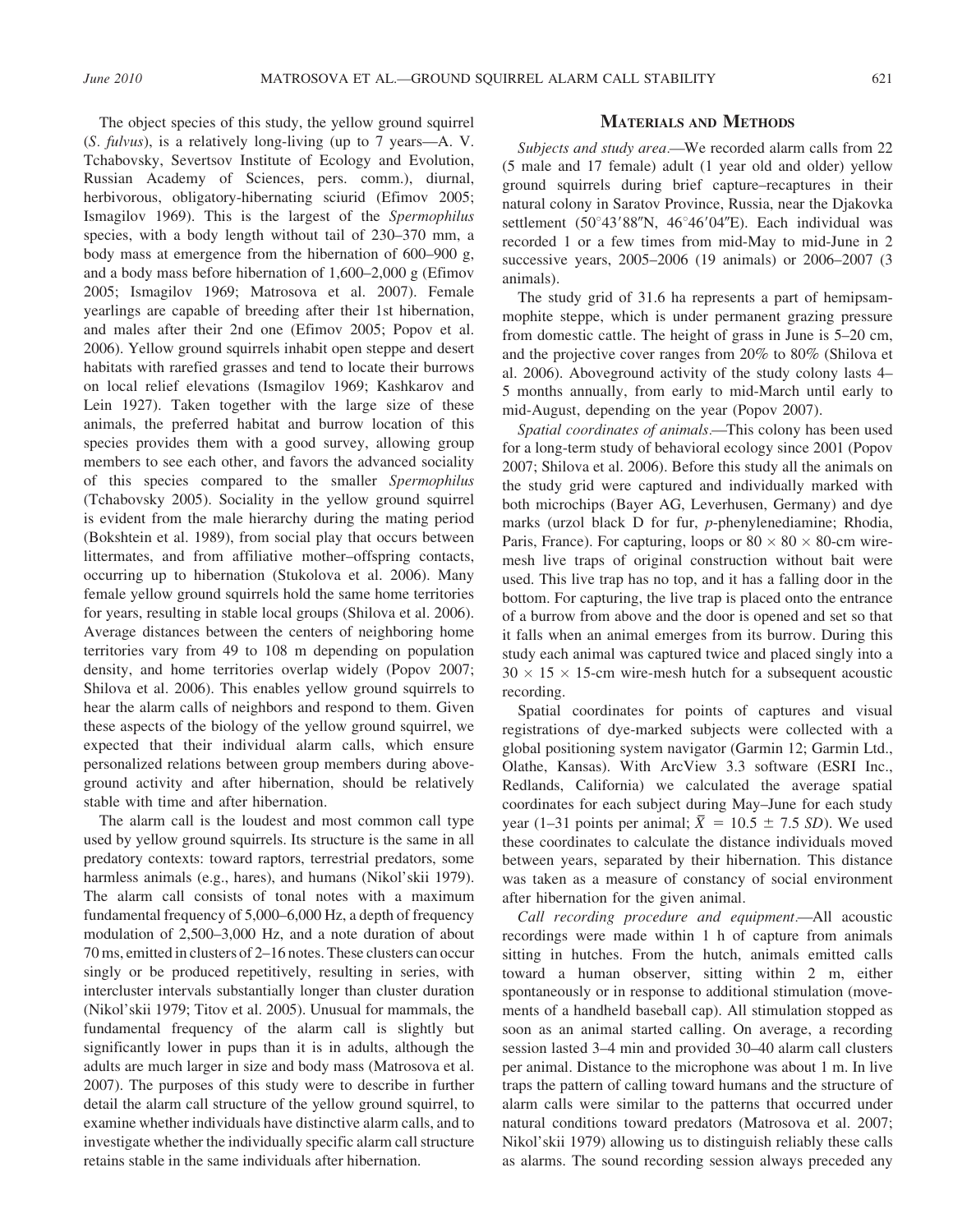|                          |                                                                                                                           | Parameter statistics |                 |  |
|--------------------------|---------------------------------------------------------------------------------------------------------------------------|----------------------|-----------------|--|
| Call parameter           | Parameter description                                                                                                     | $\bar{X} \pm SD$     | Minimum-maximum |  |
| $f st^a$                 | Fundamental frequency at the start of a 2nd note in a cluster (kHz)                                                       | $2.45 \pm 0.45$      | 1.47-4.99       |  |
| $f$ max $^a$             | Maximum fundamental frequency of a 2nd note in a cluster (kHz)                                                            | $5.47 \pm 0.42$      | $4.31 - 6.39$   |  |
| f end <sup>a</sup>       | Fundamental frequency at the end of a 2nd note in a cluster (kHz)                                                         | $1.93 \pm 0.18$      | $1.42 - 2.78$   |  |
| freq mod                 | Difference between the f max and the least of f st and f end values (kHz)                                                 | $3.54 \pm 0.42$      | $2.35 - 4.55$   |  |
| dur $st-maxa$            | Time period from the beginning of a 2nd note in a cluster to the point of<br>maximum fundamental frequency of a note (ms) | $43 \pm 8$           | $28 - 69$       |  |
| dur max-end <sup>a</sup> | Time period from the point of maximum fundamental frequency to the end of<br>a 2nd note in a cluster (ms)                 | $18 \pm 3$           | $10 - 26$       |  |
| dur note                 | Duration of a 2nd note in a cluster (ms)                                                                                  | $61 \pm 8$           | $42 - 89$       |  |
| quart $1^a$              | Value of the 1st energy quartile of a 2nd note in a cluster (kHz)                                                         | $3.79 \pm 0.41$      | $2.69 - 5.10$   |  |
| period $1-2^a$           | Time period from the start of a 1st note to the start of a 2nd note in a cluster<br>(ms)                                  | $209 \pm 31$         | 136-331         |  |
| df max $1-2^a$           | Difference between the maximum fundamental frequencies of a 1st and of a<br>2nd note in a cluster (kHz)                   | $-0.11 \pm 0.21$     | $-0.75 - 0.66$  |  |
| n notes                  | Number of notes in a cluster                                                                                              | $3.9 \pm 1.4$        | $2 - 8$         |  |

TABLE 1.—Measured alarm call parameters and the parameter values (mean  $\pm SD$ , minimum–maximum) for 22 yellow ground squirrels (Spermophilus fulvus).  $n = 425$  alarm call clusters.

<sup>a</sup> Parameters included in DFA.

other manipulations with an animal (checking individual marks and determining age and sex). After manipulations animals were released at the point of capture. All 22 study animals were familiar with capture and call-recording procedures before the start of this study. All methods followed guidelines approved by the American Society of Mammalogists (Gannon et al. 2007).

For recordings we used a Marantz PMD-222 analog tape recorder (D&M Professional, Kanagawa, Japan) with AKG-C1000S cardioid electret condenser microphone (AKG-Acoustics Gmbh, Vienna, Austria), and Type II chrome audiocassette EMTEC-CS II (EMTEC Consumer Media, Ludwigshafen, Germany). We also used a Marantz PMD-671 CF-recorder with Sennheiser K6 ME-64 cardioid electret condenser microphone (Sennheiser Electronic, Wedemark, Germany). These systems provided a qualitative recording within ranges 40–14,000 Hz and 40–24,000 Hz, respectively. For the spectrographic analysis we used Avisoft SASLab Pro software version 4.3 (Avisoft Bioacoustics, Berlin, Germany). Calls were digitized with 24-kHz sampling frequency and 16 bit precision and high-pass filtrated at 1 kHz to remove background noise. Spectrograms were created using Hamming window, fast Fourier transform length 1,024 points, frame 50%, and overlap 96.87%. These settings provided a bandwidth of 61 Hz, a frequency resolution of 23 Hz, and a time resolution of 1.3 ms.

Call analysis.—We recorded each of the 22 study animals twice. For each animal, the recordings were separated by twice. For each animal, the recordings were separated by hibernation ( $\bar{X} = 365.1$  days  $\pm$  14.9 *SD*), hereafter "1st year" and ''2nd year'' recording, respectively, for 44 recordings in total. From each recording we took measurements from 10 randomly selected alarm call clusters of good quality and high amplitude that were not disrupted by wind (4 recordings provided only 3–7 clusters). In total, we analyzed 425 clusters, 213 clusters for the 1st year recordings and 212 clusters for the 2nd year recordings. All 425 clusters from the 22 study animals were used for a quantitative description of yellow ground squirrel alarm call structure.

For the quantitative description of the yellow ground squirrel alarm call we used measurements of 8 note parameters and 3 cluster parameters (Table 1; Fig. 1). These parameters were selected as the least correlated of 18 parameters on the basis of the preceding principal component analysis. All measurements were exported automatically to Microsoft Excel (Microsoft Corp., Redmond, Washington). Because the 1st note in a cluster is usually slightly more distinctive in appearance from all subsequent notes, which are very similar



FIG. 1.—Alarm calls of the yellow ground squirrel (Spermophilus fulvus) and measurements taken from alarm call notes and clusters of the yellow ground squirrel (see Table 1 for description of parameters). A) Enlarged view of 1st cluster from the series in B. B) Part of a natural series of 3 alarm call clusters produced by an individual yellow ground squirrel.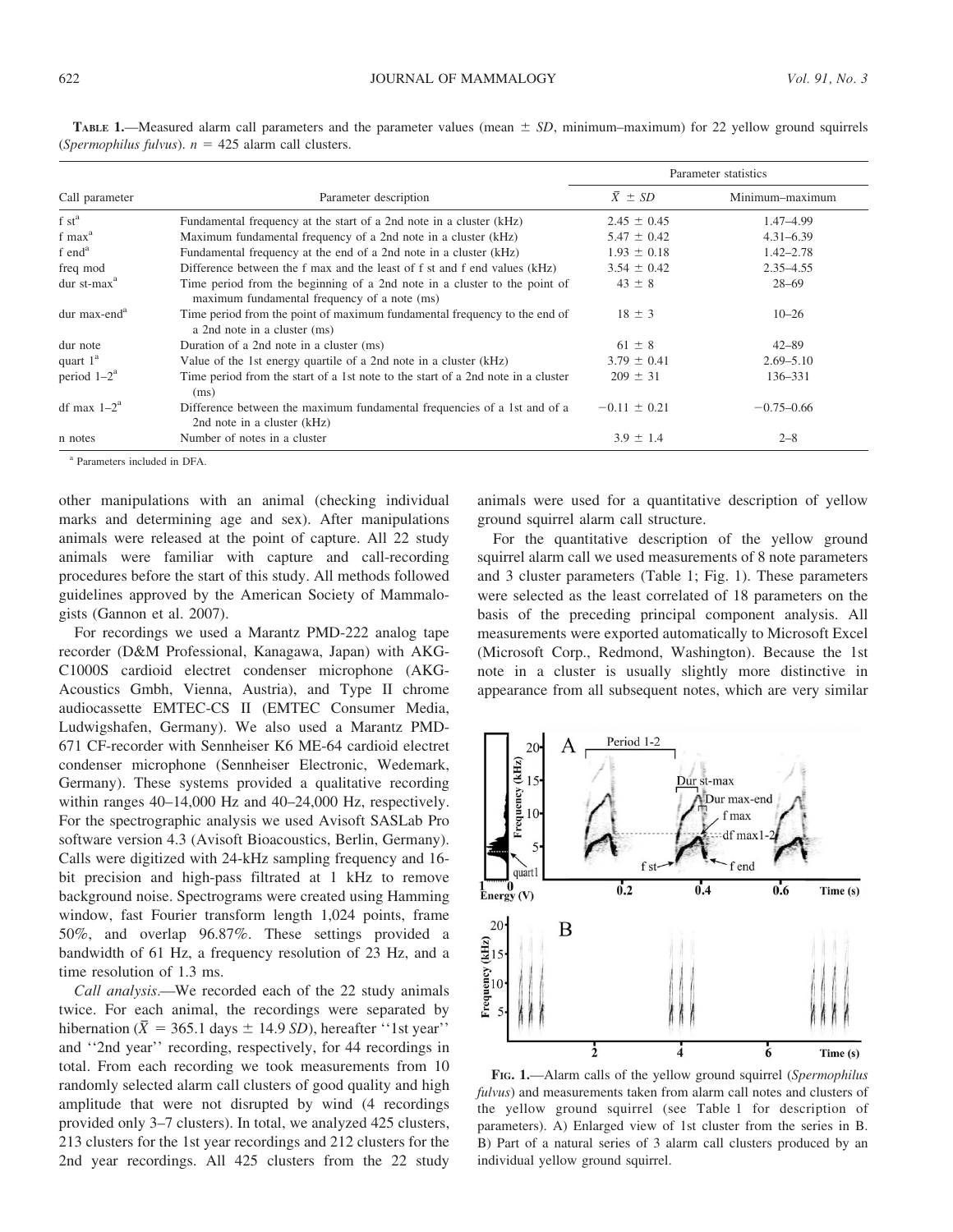to each other, we took all the note parameters from the 2nd note in each cluster. From the screen with the reticule cursor we measured the following note parameters: 4 fundamental frequency parameters, 3 duration parameters, and 1 power spectrum parameter (Table 1; Fig. 1). For each cluster we calculated the number of notes, measured the time period from the start of a 1st to the start of a 2nd note, and calculated the difference between maximum fundamental frequencies of a 1st and a 2nd note (Table 1; Fig. 1). We did not measure the interval between alarm call clusters because this parameter could be influenced by the behavior of the observer.

Statistical analyses.—We used a 2-way multivariate analysis of variance (MANOVA) to test the influence of individuality and year of recording on the values of the call parameters. The 2-way MANOVA could be used here because a Kolmogorov–Smirnov test showed that distributions of parameter values differed from normality ( $P < 0.05$ ) only in 6 (2.48%) of 242 comparisons. The parameter n notes differed from normality in 3 animals, and f st, f end, and df max 1–2 each in 1 animal. We used a repeated-measures analysis of variance (ANOVA) to compare the individual mean parameter values for calls of 1st-year and 2nd-year recordings. The repeated-measures ANOVA could be used here because a Kolmogorov–Smirnov test showed that distributions of parameter values did not differ from normality ( $P > 0.20$ ) in all 22 comparisons. We used a Mann–Whitney U-test and a Fisher exact test to estimate the effects of age, sex, year, and distance that individuals moved between years in stable and unstable callers.

We used discriminant function analysis (DFA) to calculate the probability of the correct assignment of alarm calls to the correct individual for each call sample (of 1st-year and 2ndyear recordings). We included into DFA 8 of the 11 measured alarm call parameters (Table 1), excluding frequency modulation (freq mod) and note duration (dur note), which were derived from other parameters, and also the number of notes (n notes), distribution of which often differed from normality. We classified calls from the test sets (of 2nd year) with DFA functions derived from the training call set (of 1st year), considering the value of the correct cross-validation as a measure of the retention of individuality with time (Klenova et al. 2009; Matrosova et al. 2009; Tripp and Otter 2006).

We calculated the expected level of correct classification with DFA if the calls we analyzed were distributed randomly among individuals (Solow 1990). To perform the randomization analysis 500 permutation procedures with macros, specially created for STATISTICA software, were used. Each permutation procedure included the random permutation of 213 calls (for the 1st-year recordings) or 212 calls (for the 2nd-year recordings) among 22 randomization groups, according to the number of animals examined and followed by DFA standard procedure. We then created the distribution of mean classification percentages to randomization groups and estimated a position of the observed value of assignment to pairs within this distribution. If the observed value exceeded 95% of values within this distribution, we established that the

TABLE 2.—Two-way MANOVA results for the individuality and year of recording effects on the alarm call parameter values in 22 yellow ground squirrels (Spermophilus fulvus).  $F = F$ -ratio of MANOVA;  $P =$  significance level.

|                | Individuality effect |         | Year of recording effect |         |  |
|----------------|----------------------|---------|--------------------------|---------|--|
| Call parameter | $F_{21,402}$         | P       |                          | P       |  |
| f st           | 60.61                | < 0.001 | 47.01                    | < 0.001 |  |
| f max          | 52.62                | < 0.001 | 64.38                    | < 0.001 |  |
| f end          | 11.37                | < 0.001 | 13.51                    | < 0.001 |  |
| freq mod       | 42.38                | < 0.001 | 25.66                    | < 0.001 |  |
| dur st-max     | 56.21                | < 0.001 | 21.77                    | < 0.001 |  |
| dur max-end    | 14.42                | < 0.001 | 19.87                    | < 0.001 |  |
| dur note       | 47.92                | < 0.001 | 4.07                     | < 0.05  |  |
| quart 1        | 26.85                | < 0.001 | 153.77                   | < 0.001 |  |
| period $1-2$   | 37.18                | < 0.001 | 14.20                    | < 0.001 |  |
| $df$ max $1-2$ | 18.88                | < 0.001 | 5.63                     | < 0.05  |  |
| n notes        | 11.83                | < 0.001 | 11.99                    | < 0.001 |  |

observed value did differ significantly from the random one with  $P < 0.05$ . If the observed value exceeded 99% of values within this distribution, we established that the observed value did differ significantly from the random one with  $P < 0.01$ (Klenova et al. 2008; Solow 1990).

All statistical analyses were made with STATISTICA, version 6.0 (StatSoft, Tulsa, Oklahoma). All tests were 2 tailed, and differences were considered significant where  $P \leq$ 0.05.

## **RESULTS**

Alarm calls of the yellow ground squirrel represent clusters of short notes modulated in frequency (Table 1). The modulation is deeply inverted U-shaped, with the position of maximum fundamental frequency skewed to the end of a note. In 68.2% (290 of 425) analyzed clusters, the maximum fundamental frequency of a 2nd note was lower than those of a 1st note, in 18.4% (78 of 425) clusters it was higher, and only in 13.4% (57 of 425) clusters of the same frequency. The fundamental frequency always had the highest energy relative to the harmonics, thus, the maximum intensity frequency was located within a fundamental frequency band.

The MANOVA showed that the effects of factors individuality and year of recording on the alarm call parameter values were significant for all the 11 alarm call parameters (Table 2). Comparison of F-ratios from the MANOVA indicated that the variability in call parameter values among individuals was comparable to that between years. Despite the significant effect by year of recording, values for only 3 (f st, f max, and quart 1) of the 11 alarm call parameters increased after hibernation (Table 3). The values of remaining 8 parameters did not differ by year.

The DFA conducted with alarm calls of the 1st-year recordings showed 94.4% correct assignment of calls to individual (Table 4), which significantly exceeds the random value (18.1%) calculated with the randomization procedure ( $P$  $<$  0.001). For alarm calls of the 2nd-year recordings DFA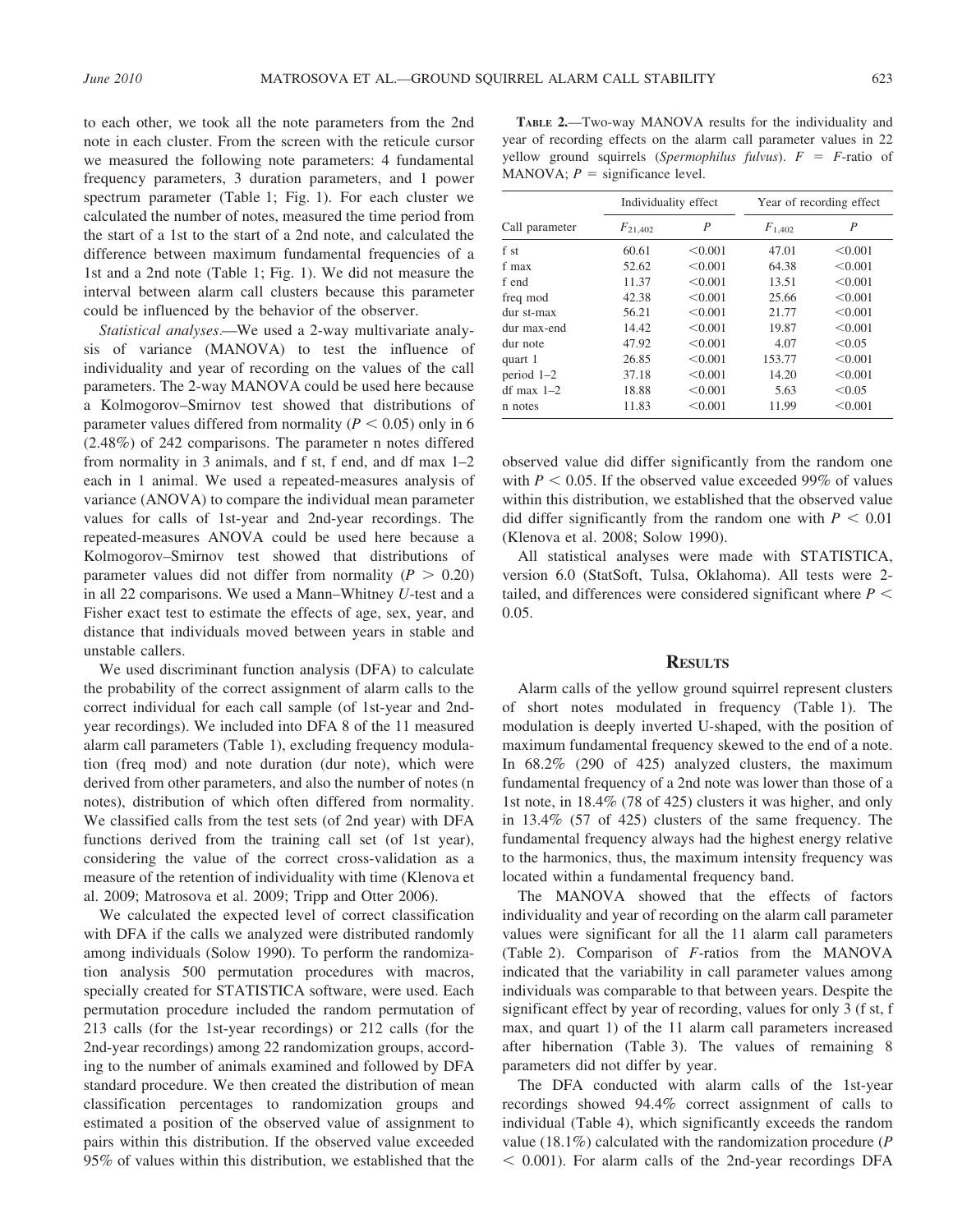TABLE 3.—Repeated-measures ANOVA results for the year of recording effect on the mean alarm call parameter values in 22 yellow ground squirrels (Spermophilus fulvus).  $F = F$ -ratio of ANOVA; P = significance level.

|                    | $\overline{X} \pm SD$ values |                 | Year of recording effect |        |  |
|--------------------|------------------------------|-----------------|--------------------------|--------|--|
| Call parameter     | 1st year                     | 2nd year        | $F_{1,21}$               | P      |  |
| $f$ st $(kHz)$     | $2.36 \pm 0.38$              | $2.51 \pm 0.46$ | 6.07                     | < 0.05 |  |
| f max $(kHz)$      | $5.40 \pm 0.36$              | $5.55 \pm 0.42$ | 4.53                     | < 0.05 |  |
| f end $(kHz)$      | $1.90 \pm 0.13$              | $1.95 \pm 0.17$ | 1.56                     | 0.225  |  |
| freq mod (kHz)     | $3.50 \pm 0.39$              | $3.60 \pm 0.38$ | 1.88                     | 0.184  |  |
| dur $st-max$ (ms)  | $44 \pm 8$                   | $42 \pm 6$      | 2.95                     | 0.101  |  |
| dur max-end (ms)   | $17 \pm 2$                   | $18 \pm 3$      | 1.87                     | 0.186  |  |
| $dur$ note $(ms)$  | $61 \pm 8$                   | $60 \pm 8$      | 0.64                     | 0.434  |  |
| quart $1$ (kHz)    | $3.64 \pm 0.43$              | $3.94 \pm 0.24$ | 13.12                    | < 0.01 |  |
| period $1-2$ (ms)  | $212 \pm 31$                 | $205 \pm 26$    | 1.30                     | 0.267  |  |
| df max $1-2$ (kHz) | $0.08 \pm 0.13$              | $0.11 \pm 0.21$ | 1.03                     | 0.321  |  |
| n notes            | $3.7 \pm 0.9$                | $4.0 \pm 1.1$   | 2.42                     | 0.135  |  |

TABLE 5.—Percentages of correct classification of alarm calls to individual with discriminant function analysis (DFA) and crossvalidation results for alarm calls, recorded after hibernation, for subsets of the 6 stable callers and 6 unstable callers.  $n =$  number of alarm calls.

|                  |                  | 1st-year DFA | 2nd-year DFA     |     | Cross-validation |          |
|------------------|------------------|--------------|------------------|-----|------------------|----------|
| Individual       | $\boldsymbol{n}$ | $\%$         | $\boldsymbol{n}$ | %   | $\boldsymbol{n}$ | %        |
| Stable callers   |                  |              |                  |     |                  |          |
| Male 107         | 10               | 100          | 10               | 100 | 10               | 100      |
| Female 210       | 6                | 83.3         | 10               | 100 | 10               | 90       |
| Female 216       | 10               | 100          | 10               | 100 | 10               | 50       |
| Female 265       | 10               | 100          | 10               | 100 | 10               | 100      |
| Female 329       | 10               | 100          | 10               | 100 | 10               | 100      |
| Female 397       | 10               | 100          | 10               | 100 | 10               | 100      |
| Total            | 56               | 98.2         | 60               | 100 | 60               | 90       |
| Unstable callers |                  |              |                  |     |                  |          |
| Female 50        | 10               | 100          | 10               | 100 | 10               | $\Omega$ |
| Female 148       | 10               | 100          | 10               | 100 | 10               | 30       |
| Female 154       | 10               | 100          | 10               | 100 | 10               | 50       |
| Female 208       | 10               | 100          | 10               | 100 | 10               | 30       |
| Male 416         | 10               | 100          | 10               | 100 | 10               | $\Omega$ |
| Female 1081      | 10               | 100          | 10               | 100 | 10               | 10       |
| Total            | 60               | 100          | 60               | 100 | 60               | 20       |

showed similarly high percentage of correct assignment to individual (94.8%, random value 17.9%;  $P < 0.001$ ). Crossvalidation of alarm calls from the test set (alarm calls of the 2nd-year recordings) with discriminant functions derived from the training set (alarm calls of the 1st-year recordings) showed a decline of correct assignment to individual of as little as 29.2% (Table 4). Nevertheless, some degree of individuality

TABLE 4.—Percentages of alarm calls correctly classified to individual with discriminant function analysis (DFA) and the results of cross-validation for alarm calls, recorded from each of 22 yellow ground squirrels (Spermophilus fulvus) over a year (after hibernation).  $n =$  number of alarm calls.

|             |                  | 1st-year DFA | 2nd-year DFA     |      |                  | Cross-validation |  |
|-------------|------------------|--------------|------------------|------|------------------|------------------|--|
| Individual  | $\boldsymbol{n}$ | $\%$         | $\boldsymbol{n}$ | $\%$ | $\boldsymbol{n}$ | $\%$             |  |
| Male 43     | 7                | 100          | 3                | 66.7 | 3                | $\Omega$         |  |
| Female 50   | 10               | 100          | 10               | 100  | 10               | $\theta$         |  |
| Female 64   | 10               | 90           | 10               | 100  | 10               | 30               |  |
| Male 92     | 10               | 100          | 10               | 80   | 10               | $\Omega$         |  |
| Male 107    | 10               | 100          | 10               | 100  | 10               | 100              |  |
| Female 148  | 10               | 100          | 10               | 100  | 10               | $\Omega$         |  |
| Female 154  | 10               | 90           | 10               | 100  | 10               | $\Omega$         |  |
| Female 208  | 10               | 100          | 10               | 90   | 10               | $\Omega$         |  |
| Female 210  | 6                | 66.7         | 10               | 100  | 10               | 90               |  |
| Female 216  | 10               | 90           | 10               | 60   | 10               | 50               |  |
| Female 225  | 10               | 100          | 10               | 100  | 10               | 30               |  |
| Female 265  | 10               | 100          | 10               | 100  | 10               | 60               |  |
| Female 271  | 10               | 100          | 10               | 100  | 10               | 20               |  |
| Male 284    | 10               | 100          | 10               | 100  | 10               | 10               |  |
| Female 291  | 10               | 90           | 10               | 90   | 10               | $\Omega$         |  |
| Female 329  | 10               | 100          | 10               | 100  | 10               | 100              |  |
| Female 379  | 10               | 100          | 9                | 88.9 | 9                | 22.2             |  |
| Female 385  | 10               | 90           | 10               | 100  | 10               | 10               |  |
| Female 397  | 10               | 90           | 10               | 100  | 10               | 90               |  |
| Male 416    | 10               | 70           | 10               | 100  | 10               | $\Omega$         |  |
| Female 1081 | 10               | 90           | 10               | 100  | 10               | $\Omega$         |  |
| Female 1128 | 10               | 100          | 10               | 90   | 10               | 10               |  |
| Total       | 213              | 94.4         | 212              | 94.8 | 212              | 29.2             |  |

was retained in calls because even over a year the percentages of correctly classified calls exceeded the random value. Alarm calls could be distinguished from total call sample with a high probability (not below 50%) for only 27% (6 of 22) of the yellow ground squirrels (1 male and 5 females). In the remaining 16 individuals call structures changed substantially over a year and were not distinguishable from total call sample (Table 4).

We made further DFA and cross-validation separately for 2 subsets, with 6 animals in each (Table 5). The 1st subset included calls from the 6 animals that showed the best crossvalidation values (not below 50%), called hereafter ''stable callers.'' The 2nd subset included calls from 6 animals (1 male and 5 females), selected randomly from the 10 animals, that showed the worst (0) cross-validation values, called hereafter ''unstable callers.''

For both stable and unstable callers and 1st-year and 2ndyear recordings, DFA showed similarly high total percentages (98.2–100%) of correct assignment of alarm calls to individual (Table 5). However, the between-year cross-validation was very high (90%) for the stable callers and very low (20%) for the unstable callers.

We estimated the influence of different factors on the retention of stability of the individual alarm call structure after hibernation. Neither age ( $U = 42.5$ ,  $n_1 = 6$ ,  $n_2 = 16$ ;  $P =$ 0.69), nor sex (Fisher exact test,  $P = 1.0$ ), nor year of data collection (Fisher exact test,  $P = 1.0$ ) showed significant effects on the retention of a stable alarm call structure. Similarly, the mean distance that individuals moved between Similarly, the mean distance that mulviduals moved between<br>years did not differ significantly between stable callers ( $\bar{X}$  = years and not drift significantly between stable callers ( $\bar{X}$  = 55.2  $\pm$  32.6 m  $\pm$  37.6 *SD*, *n* = 6) and unstable callers ( $\bar{X}$  = 55.2  $\pm$ 45.2 m,  $n = 16$ ;  $U = 31$ ,  $P = 0.21$ ).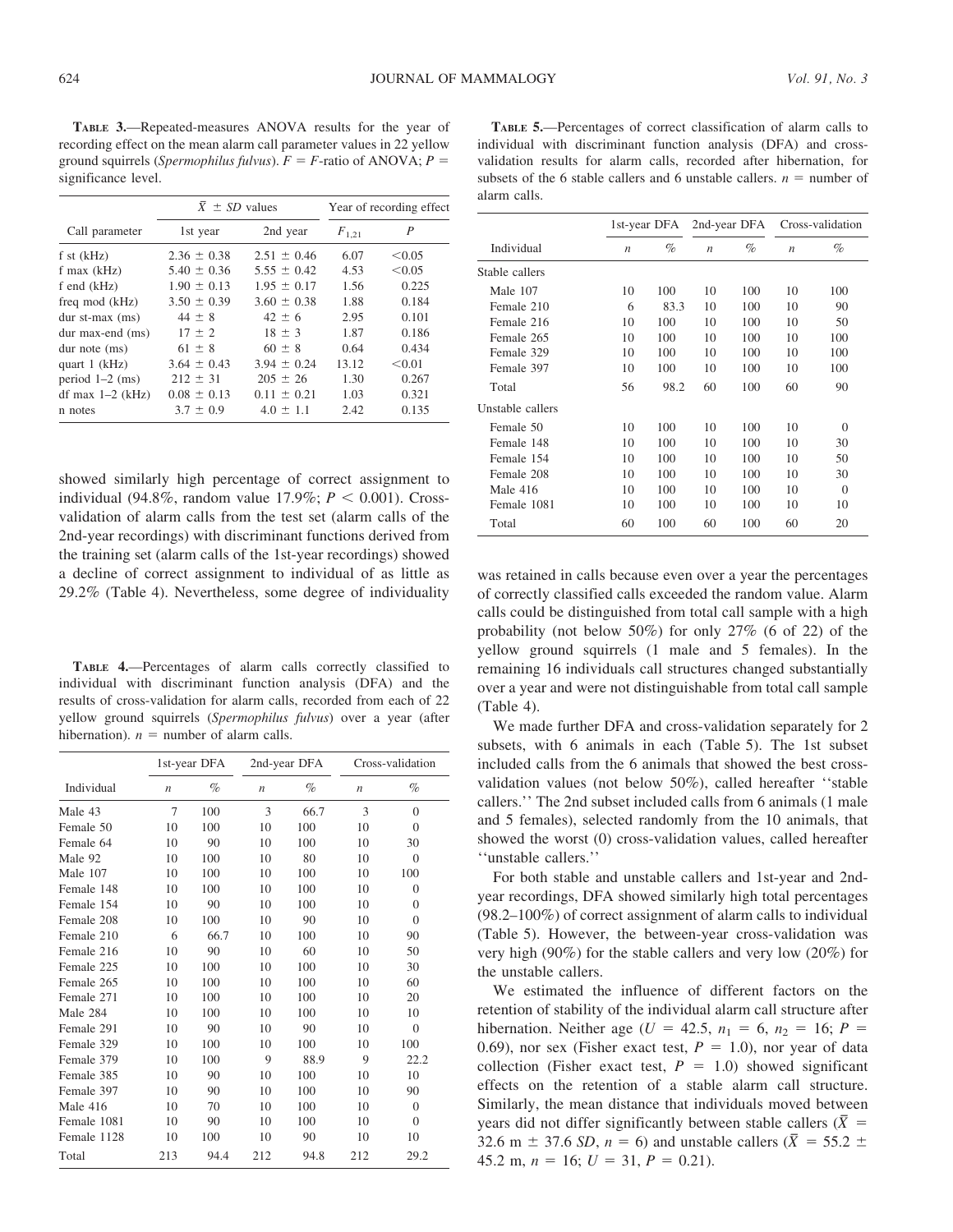#### **DISCUSSION**

The alarm calls of individual yellow ground squirrels were very similar within a recording session, providing very high individual distinctiveness. After hibernation only 27% (6 of 22) of the study animals kept the structure of their alarm calls stable, and the remaining 16 animals changed it strongly. We observed no significant effect of sex, age, or constancy of social environment on whether a particular animal kept the structure of its alarm calls stable or changed it after hibernation.

To examine individuality we took calls from 1 recording per animal before hibernation and 1 recording after hibernation, because in nature ground squirrels should recognize individuals when they produce a single alarm call series within a single predatory event. High individuality of the alarm call structure within a single recording session also has been reported for Belding's ground squirrels (McCowan and Hooper 2002) and speckled ground squirrels (Matrosova et al. 2009; Volodin 2005). In matrilineal groups of yellow ground squirrels keys to individuality within a single recording session prevailed strongly over the keys to kinship (Matrosova et al. 2008); thus kin recognition in the matrilineal groups of this species can be based on the strong keys to individuality, kept at least within short terms. Such high short-term individuality also could provide yellow ground squirrels with information on the urgency of responding to the presence of a predator. Calls from multiple callers should evoke a more urgent response than calls from a single caller. Such a mechanism appears to function in yellow-bellied marmots and in Richardson's and speckled ground squirrels (Blumstein et al. 2004; Matrosova et al. 2009; Sloan and Hare 2006, 2008) and has been confirmed via computer modeling (Beauchamp and Ruxton 2007). Most likely, the highly individual-specific alarm calls allow the animals to estimate the number of callers producing alarms simultaneously.

After hibernation alarm calls retained their structure in the stable callers but underwent drastic changes in the unstable callers. Heterogeneity of individuals in the ability to keep the structure of alarm calls stable after hibernation also has been found in speckled ground squirrels (Matrosova et al. 2009). Similar to the current data on yellow ground squirrels, only one-third of the speckled ground squirrels retained stable alarm calls after hibernation. The consistency of these data is surprising because these 2 species are very different in size and biology. The speckled ground squirrel is small and lives under restricted visibility in dense grasses, with only acoustic and olfactory channels available for communication (Lobkov 1999; Tchabovsky 2005). The yellow ground squirrel is large and always rising above the vegetation, and is thus able to use visual channels for individual recognition as well (Popov 2007).

Given the low proportion of individuals with stable alarm calls, vocal identity within alarm calls cannot be the only modality sufficient to secure the recovery of personalized social relationships after hibernation in yellow ground squirrels. We hypothesize that individual recognition is likely

to be based on a complex of behavioral traits and sensory modalities, including vocal identity encoded in the structure of the alarm calls, olfactory keys to identity (Mateo and Johnston 2000; Millesi et al. 2001), and appearance (Popov 2007). Such a multimodal encoding of identity should enhance the reliability of individual recognition and with it, the probability of restoring, after hibernation, social relationships from the previous year. At the same time, a multimodality of communicative signals ensuring individual recognition complicates thorough investigation of the keys to individual identity in ground squirrels.

#### **ACKNOWLEDGMENTS**

We thank Prof. S. A. Shilova, Dr. A. V. Tchabovsky, L. E. Savinetskaya, and Dr. V. S. Popov for help with data collection. We are sincerely grateful to Dr. J. F. Hare and Dr. T. G. Manno for looking over the manuscript and providing valuable comments. Many thanks go to Dr. I. van Tets for his wonderful corrections of the authors' nonnative English. Finally, we thank 2 anonymous referees for their constructive and inspiring comments. This study was supported by the Russian Foundation for Basic Research, grants 06- 04-48400 and 09-04-00416 (for VAM, IAV, and EVV), grant 08-04- 00507 (for NAV and AAK), and Russian Science Support Foundation (for NAV).

# LITERATURE CITED

- ARMITAGE, K. B. 1981. Sociality as a life history tactic of ground squirrels. Oecologia 48:36–49.
- BEAUCHAMP, G., AND G. D. RUXTON. 2007. False alarm and the evolution of antipredator vigilance. Animal Behaviour 74:1199– 1206.
- BLUMSTEIN, D. T. 2007. The evolution of alarm communication in rodents: structure, function, and the puzzle of apparently altruistic calling in rodents. Pp. 317–327 in Rodent societies (J. O. Wolff and P. W. Sherman, eds.). University of Chicago Press, Chicago, Illinois.
- BLUMSTEIN, D. T., AND J. C. DANIEL. 2004. Yellow-bellied marmots discriminate among the alarm calls of individuals and are more responsive to calls from juveniles. Animal Behaviour 68:1257– 1265.
- BLUMSTEIN, D. T., AND O. MUNOS. 2005. Individual, age and sexspecific information is contained in yellow-bellied marmot alarm calls. Animal Behaviour 69:353–361.
- BLUMSTEIN, D. T., L. VERNEYRE, AND J. C. DANIEL. 2004. Reliability and the adaptive utility of discrimination among alarm callers. Proceedings of the Royal Society of London, B. Biological Sciences 271:1851–1857.
- BOKSHTEIN, F. M., N. V. KUCHERUK, AND N. V. TUPIKOVA. 1989. The use of territory and interrelationships in yellow ground squirrels (Citellus fulvus Licht, 1823). Russian Journal of Ecology 20(5):45– 50.
- CHARRIER, I., N. MATHEVON, AND P. JOUVENTIN. 2002. How does a fur seal mother recognize the voice of her pup? An experimental study of Arctocephalus tropicalis. Journal of Experimental Biology 205:603–612.
- EFIMOV, V. I. 2005. Yellow ground squirrel (Spermophilus fulvus Lichtenstein, 1823). Pp. 40–65 in Lagomorpha and rodents of the Middle Asia's deserts (V. V. Kucheruk and L. A. Khlyap, eds.). GEOS, Moscow, Russia.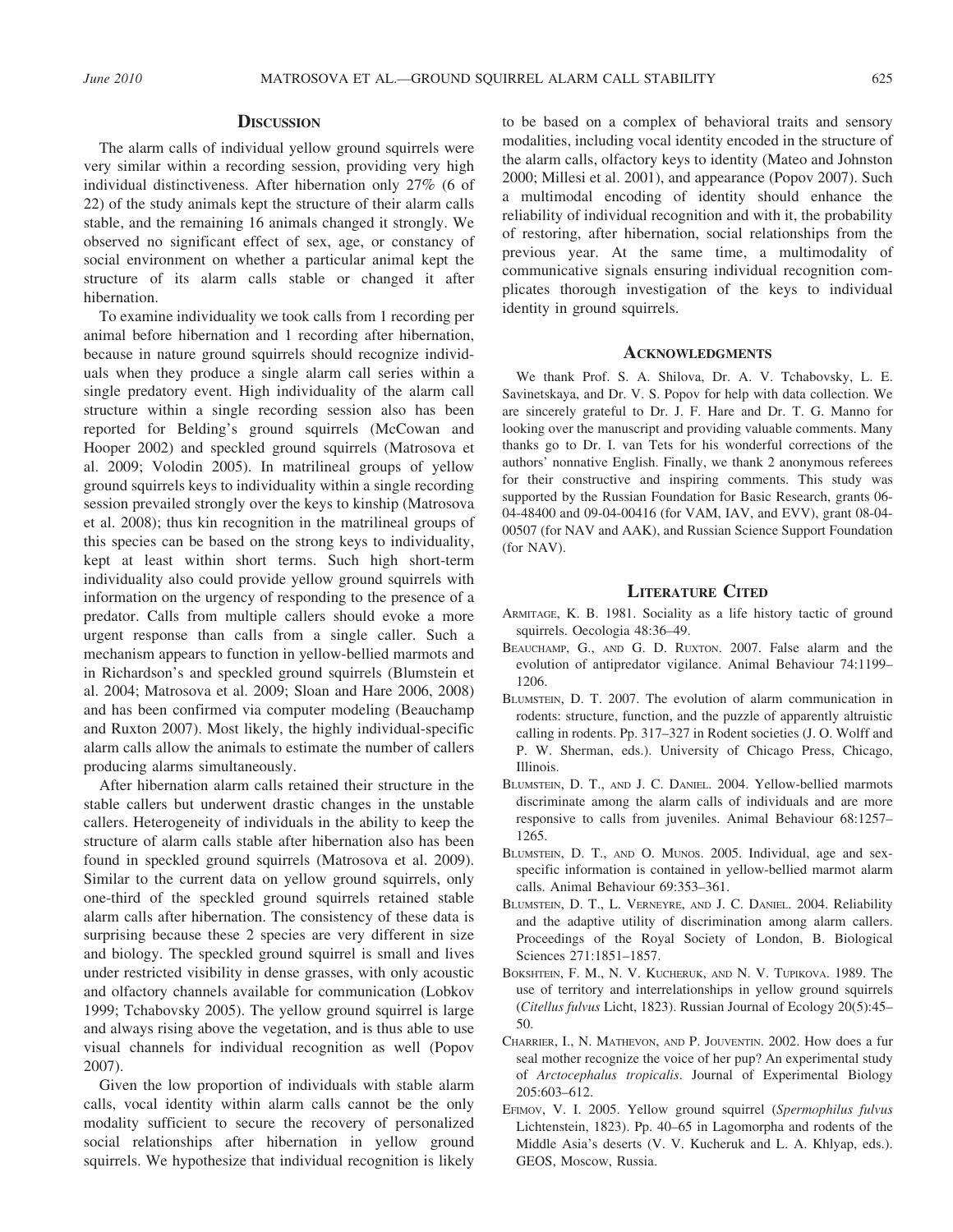- FISCHER J., M. METZ, D. L. CHENEY, AND R. M. SEYFARTH. 2001. Baboon responses to graded bark variants. Animal Behaviour 61:925–931.
- FROMMOLT, K.-H., M. E. GOLTSMAN, AND D. W. MACDONALD. 2003. Barking foxes, Alopex lagopus: field experiments in individual recognition in a territorial mammal. Animal Behaviour 65:509– 518.
- GANNON, W. L., R. S. SIKES, AND THE ANIMAL CARE AND USE COMMITTEE OF THE AMERICAN SOCIETY OF MAMMALOGISTS. 2007. Guidelines of the American Society of Mammalogists for the use of wild mammals in research. Journal of Mammalogy 88:809–823.
- HARE, J. F. 1998. Juvenile Richardson's ground squirrels, Spermophilus richardsonii, discriminate among individual alarm callers. Animal Behaviour 55:451–460.
- HARE, J. F., AND B. A. ATKINS. 2001. The squirrel that cried wolf: reliability detection by juvenile Richardson's ground squirrels (Spermophilus richardsonii). Behavioral Ecology and Sociobiology 51:108–112.
- ISMAGILOV, M. I. 1969. Yellow ground squirrel—Citellus fulvus. Pp. 120–159 in Mammals of Kazakhstan. Rodents (marmots and ground squirrels) (A. A. Sludskiy, ed.). Science, Alma-Ata, Kazakhstan.
- KASHKAROV, D., AND L. LEIN. 1927. The yellow ground squirrel of Turkestan, Cynomys fulvus oxianus Thomas. Ecology 8:63–72.
- KLENOVA, A. V., I. A. VOLODIN, AND E. V. VOLODINA. 2008. Duet structure provides information about pair identity in the redcrowned crane (Grus japonensis). Journal of Ethology 26:317–325.
- KLENOVA, A. V., I. A. VOLODIN, AND E. V. VOLODINA. 2009. Examination of pair-duet stability to promote long-term monitoring of the endangered red-crowned crane (Grus japonensis). Journal of Ethology 27:401–406.
- LEGER, D. W., S. D. BERNEY-KEY, AND P. W. SHERMAN. 1984. Vocalizations of Belding's ground squirrels (Spermophilus beldingi). Animal Behaviour 32:753-764.
- LOBKOV, V. A. 1999. The speckled ground squirrel of north-western shores of the Black Sea: biology and population dynamics. Astroprint, Odessa, Ukraine.
- MANNO, T. G., A. P. NESTEROVA, L. M. DEBARBIERI, S. E. KENNEDY, K. S. WRIGHT, AND F. S. DOBSON. 2007. Why do male Columbian ground squirrels give a mating call? Animal Behaviour 74:1319– 1327.
- MATEO, J. M., AND R. E. JOHNSTON. 2000. Retention of social recognition after hibernation in Belding's ground squirrels. Animal Behaviour 59:491–499.
- MATROSOVA, V. A., I. A. VOLODIN, AND E. V. VOLODINA. 2008. Does kinship affect the alarm call structure in the yellow ground squirrel Spermophilus fulvus? Lynx (Praha) n. s. 39:295–303.
- MATROSOVA, V. A., I. A. VOLODIN, AND E. V. VOLODINA. 2009. Shortterm and long-term individuality in speckled ground squirrel alarm calls. Journal of Mammalogy 90:158–166.
- MATROSOVA, V. A., I. A. VOLODIN, E. V. VOLODINA, AND A. F. BABITSKY. 2007. Pups crying bass: vocal adaptation for avoidance of age-dependent predation risk in ground squirrels? Behavioral Ecology and Sociobiology 62:181–191.
- MCCOMB, K., D. REBY, L. BAKER, C. MOSS, AND S. SAYIALEL. 2003. Long-distance communication of acoustic cues to social identity in African elephants. Animal Behaviour 65:317–329.
- MCCOWAN, B., AND S. L. HOOPER. 2002. Individual acoustic variation in Belding's ground squirrel alarm chirps in the High Sierra Nevada. Journal of the Acoustical Society of America 111:1157– 1160.
- MILLESI, E., H. PROSSINGER, J. P. DITTAMI, AND M. FIEDER. 2001. Hibernation effects on memory in European ground squirrels (Spermophilus citellus). Journal of Biological Rhythms 16:264– 271.
- NIKOL'SKII, A. A. 1979. Species specificity of alarm calls in sousliks (Citellus, Sciuridae) of Eurasia. Zoologicheskii Zhurnal 58:1183– 1194.
- NIKOL'sKII, A. A., AND M. V. SUCHANOVA. 1994. Individual variability of alarm calls in steppe marmot (Marmota bobac Mull., 1776). Pp. 169–181 in Actual problems of marmots investigation (V. Y. Rumiantsev, ed.). ABF Publishing House, Moscow, Russia.
- POOLE, J. H. 1999. Signals and assessment in African elephants: evidence from playback experiments. Animal Behaviour 58:185– 193.
- POPOV, V. S. 2007. The role of social relationships in the spatial structure of the colony in the yellow ground squirrel (Spermophilus fulvus Licht. 1823). Ph.D. dissertation, Moscow State University, Moscow, Russia.
- POPOV, V. S., N. A. STUKOLOVA, AND A. V. TCHABOVSKY. 2006. Does breeding of yearling females of long-teeth ground squirrel (Spermophilus fulvus Licht., 1823) reduce their reproductive success? Bulletin of Moscow Society of Naturalists, Biological Series 111(5):75–77.
- RANDALL, J. A., B. MCCOWAN, K. C. COLLINS, S. L. HOOPER, AND K. ROGOVIN. 2005. Alarm signals of the great gerbil: acoustic variation by predator context, sex, age, individual, and family group. Journal of the Acoustical Society of America 118:2706–2714.
- SCHIBLER, F., AND M. B. MANSER. 2007. The irrelevance of individual discrimination in meerkat alarm calls. Animal Behaviour 74:1259– 1268.
- SHERMAN, P. W. 1977. Nepotism and the evolution of alarm calls. Science 197:1246–1253.
- SHILOVA, S. A., A. V. TCHABOVSKY, AND V. S. POPOV. 2006. Patterns of colony formation while occupying new patches in long-teeth ground squirrel (Spermophilus fulvus Licht., 1823). Bulletin of Moscow Society of Naturalists, Biological Series 111(5):71–75.
- SLOAN, J. L., AND J. F. HARE. 2006. Adult Richardson's ground squirrels (Spermophilus richardsonii) ignore rate changes in juvenile alarm calls: age-differential response urgency perception? Ethology 112:896–902.
- SLOAN, J. L., AND J. F. HARE. 2008. The more the scarier: adult Richardson's ground squirrels (Spermophilus richardsonii) assess response urgency via the number of alarm signalers. Ethology 114:436–443.
- SOLOW, A. R. 1990. A randomization test for misclassification probability in discriminant analysis. Ecology 71:2379–2382.
- STUKOLOVA, N. A., A. V. TCHABOVSKY, AND V. S. POPOV. 2006. Dam emergence timing affects fattening and social activity in juveniles of long-teeth ground squirrel (Spermophilus fulvus Licht., 1823). Bulletin of Moscow Society of Naturalists, Biological Series 111(5):77–80.
- TCHABOVSKY, A. V. 2005. Sociality of ground squirrels: effect of body size and habitat type. Bulletin of Moscow Society of Naturalists, Biological Series 110(5):80–88.
- TITOV, S. V., ET AL. 2005. Molecular genetic and bioacoustic diagnostics of russet (Spermophilus major Pallas, 1778) and yellow (S. fulvus Lichtenstein, 1823) ground squirrels from mixed colony. Bulletin of Moscow Society of Naturalists, Biological Series 110(4):72–77.
- TOOZE, Z. J., F. H. HARRINGTON, AND J. C. FENTRESS. 1990. Individually distinct vocalizations in timber wolves, Canis lupus. Animal Behaviour 40:723–730.